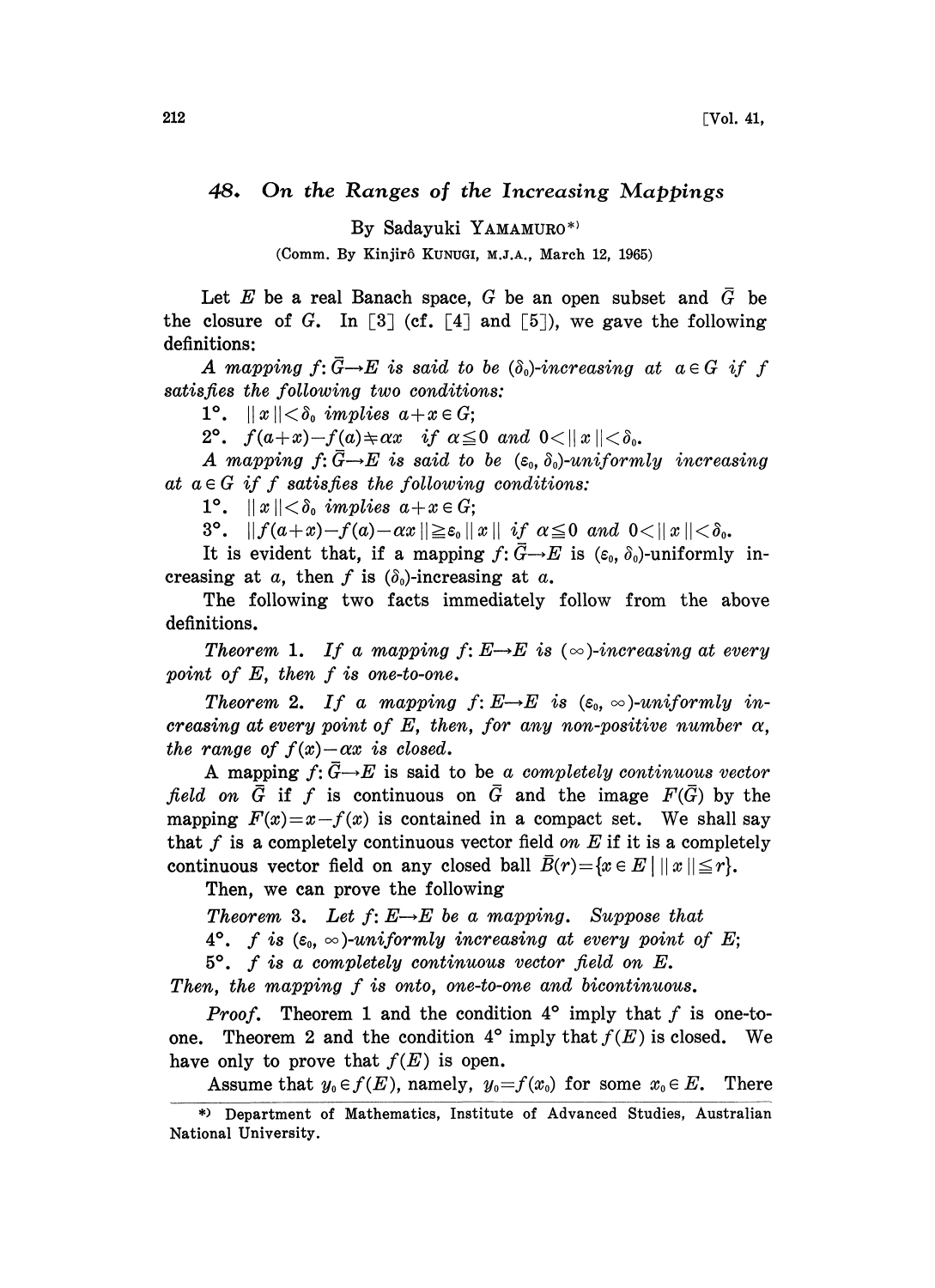exists an open ball  $B(r) = \{x \in E \mid ||x|| < r\}$  such that  $x_0 \in B(r)$ . By the condition  $5^\circ$ , f is a completely continuous vector field on the closed ball  $B(r)$ . Therefore, Theorem 3 of [3] implies that  $f[B(r)]$ is an open set in E, and, evidently,  $y_0 \in f[B(r)] \subset f(E)$ , which means that  $f(E)$  is open.

Therefore,  $f$  should be onto. The continuity of the inverse mapping of f follows from the condition 3° if we take  $\alpha=0$ .

Next, we consider the case when the mapping  $f$  is not a completely continuous vector field but is Fréchet-differentiable on  $E$ .

A mapping  $f: \overline{G} \to E$  is said to be Fréchet-differentiable at  $a \in G$ if the exists a continuous linear mapping  $D: E \rightarrow E$  such that<br>6°.  $f(a+x)-f(a)=D(x)+o(||x||)$ .

 $f(a+x)-f(a)=D(x)+o(||x||)$ ,

where  $o(||x||)/||x|| \to 0$  if  $||x|| \to 0$ . We denote this continuous linear mapping D by  $f'(a)$  and call the Fréchet-derivative of f at a.

Then, we prove the following

Theorem 4. Let  $f: E \rightarrow E$  be Fréchet-differentiable at every point of E. Then, f is  $(\varepsilon_0, \delta_0)$ -uniformly increasing at a if and only if the Fréchet-derivative  $f'(a)$  of f at a is  $(\varepsilon_1, \infty)$ -uniformly increasing at 0 for some  $\varepsilon_1 > 0$ .

*Proof.* Let f be  $(\varepsilon_0, \delta_0)$ -uniformly increasing at a. Then, from  $6^{\circ}$  it follows that, if  $\alpha \leq 0$  and  $||x|| < \delta_{0}$ ,

$$
|| f'(a)(x) - \alpha x || = || f(a+x) - f(a) - \alpha x - o(||x||) ||
$$
  
\n
$$
\geq || f(a+x) - f(a) - \alpha x || - || o(||x||) ||
$$
  
\n
$$
\geq \varepsilon_0 ||x|| - || o(||x||) ||.
$$

There exists  $\delta_1>0$  such that  $\delta_1\leq \delta_0$  and  $||o(||x||)|| < \frac{1}{2}\varepsilon_0 ||x||$  if  $||x|| < \delta_1$ . Therefore, if  $||x|| < \delta_1$  and  $\alpha \leq 0$ , we have

 $|| f'(a)(x) - \alpha x || \geq \frac{1}{2} \varepsilon_0 || x ||$ 

which means that  $f'(a)$  is  $(\frac{1}{2}\epsilon_0, \delta_1)$ -uniformly increasing at 0, and, since  $f'(a)$  is a linear mapping,  $\delta_1$  can be replaced by  $\infty$ .

The converse of this theorem can be proved similarly.

Theorem 5. Let  $f: E \rightarrow E$  be a mapping. Suppose that  $4^\circ$ . f is  $(\varepsilon_0, \infty)$ -uniformly increasing at every point of E;  $7^\circ$ . f is Fréchet-differentiable at every point of E and the Fréchet-derivative  $f'(a)$  is continuous with respect to a;  $8^{\circ}$ .  $f'(a)(E)=E$ .

Then, the mapping  $f$  is onto, one-to-one and bicontinuous.

Proof. The facts that f is one-to-one and  $f(E)$  is closed can be proved in the same way as in the proof of Theorem 3. We have only to prove that  $f(E)$  is open. For this purpose, we shall use the Implicit Function Theorem (for example,  $[1]$ , p. 12, Theorem 1). which insures that, if  $f'(a)$  is onto, one-to-one and bicontinuous, f is an open mapping. By Theorem 4,  $f'(a)$  is one-to-one and bicontinuous,